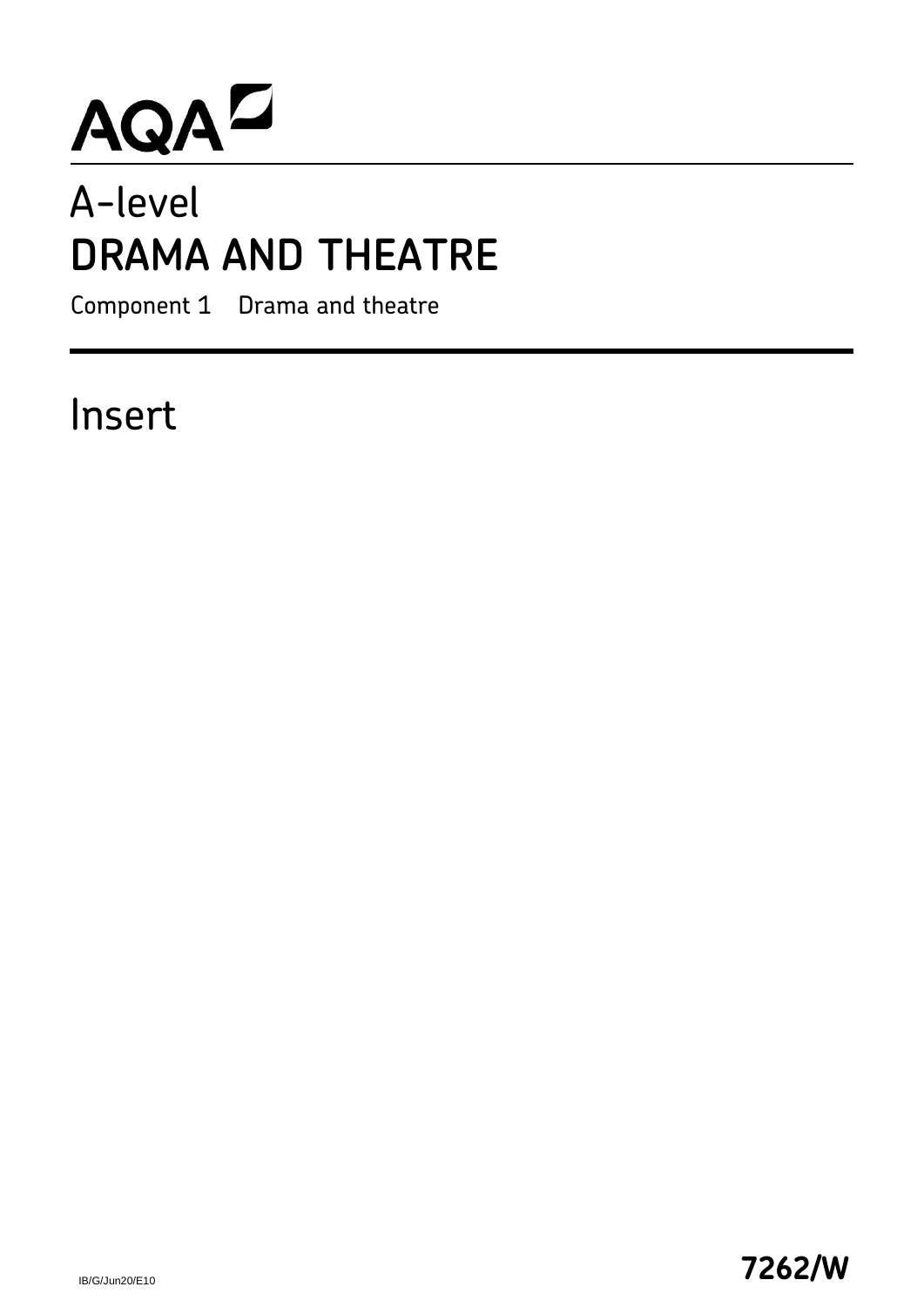| <b>Question 15</b>  | Lorca: Yerma                                                          |    |
|---------------------|-----------------------------------------------------------------------|----|
|                     | From Act One, Scene Two                                               |    |
| YERMA:              | Does your mother live in the top house?                               |    |
| <b>SECOND GIRL:</b> | That's her, yes.                                                      |    |
| YERMA:              | The very last one?                                                    |    |
| <b>SECOND GIRL:</b> | Yes.                                                                  |    |
| YERMA:              | What's her name?                                                      | 5  |
| <b>SECOND GIRL:</b> | Dolores. Why?                                                         |    |
| YERMA:              | No reason.                                                            |    |
| <b>SECOND GIRL:</b> | Then why ask?                                                         |    |
| YERMA:              | It doesn't matterit's just that                                       |    |
| <b>SECOND GIRL:</b> | Oh, well, I'd best be offto feed my husband. (She                     | 10 |
|                     | laughs.) Such a pity I can't still call him my boyfriend!             |    |
|                     | (She laughs.) Anyway, here goes harum-scarum! (Exit                   |    |
|                     | laughing happily.) Bye!                                               |    |
| <b>VICTOR:</b>      | VICTOR's voice singing offstage.                                      |    |
|                     | Why do you sleep alone, shepherd?                                     | 15 |
|                     | Why do you sleep alone, shepherd?                                     |    |
|                     | On my quilt of wool                                                   |    |
|                     | You'd sleep much better.                                              |    |
|                     | Why do you sleep alone, shepherd?                                     |    |
|                     | <b>YERMA</b> listens.                                                 | 20 |
| VICTOR:             | Why do you sleep alone, shepherd?                                     |    |
|                     | On my quilt of wool                                                   |    |
|                     | You'd sleep much better.                                              |    |
|                     | Your quilt is made of dark stone, shepherd.                           |    |
|                     | Your shirt is stiff with frost, shepherd.                             | 25 |
|                     | Grey reeds of winter at your head,                                    |    |
|                     | The dark of night around your bed.                                    |    |
|                     | The roots of oak-trees lie, shepherd,                                 |    |
|                     | Hard beneath your pillow, shepherd.                                   |    |
|                     | Hear a woman's voice come near,                                       | 30 |
|                     | It's just the broken sound of water.                                  |    |
|                     | Oh, shepherd, shepherd,                                               |    |
|                     | Why does the mountain need you, shepherd?                             |    |
|                     | Mountain with its bitter herbs.                                       | 35 |
|                     | No child to wake you up at home!<br>Only the thorn of mountain broom! |    |
|                     | YERMA starts to leave but meets VICTOR as he enters.                  |    |
| <b>VICTOR</b>       | (cheerfully): So where's my pretty girl off to?                       |    |
| YERMA:              | Was that you singing?                                                 |    |
| VICTOR:             | It was.                                                               | 40 |
| YERMA:              | It was good. I've never heard you sing before.                        |    |
| <b>VICTOR:</b>      | No?                                                                   |    |
| YERMA:              | Your voice is so strong. Like a stream of water filling your          |    |
|                     | mouth.                                                                |    |
| <b>VICTOR:</b>      | That's because I'm a happy person.                                    | 45 |
| <b>YERMA:</b>       | I know.                                                               |    |
| <b>VICTOR:</b>      | And you are sad.                                                      |    |
| YERMA:              | Not by nature. But now I've every reason to be sad.                   |    |
| <b>VICTOR:</b>      | Your husband's even sadder than you.                                  |    |
| YERMA:              | True. His character's very dry.                                       | 50 |
| <b>VICTOR:</b>      | He's always been the same. (Pause. YERMA is sitting.)                 |    |
|                     | Were you taking him his food?                                         |    |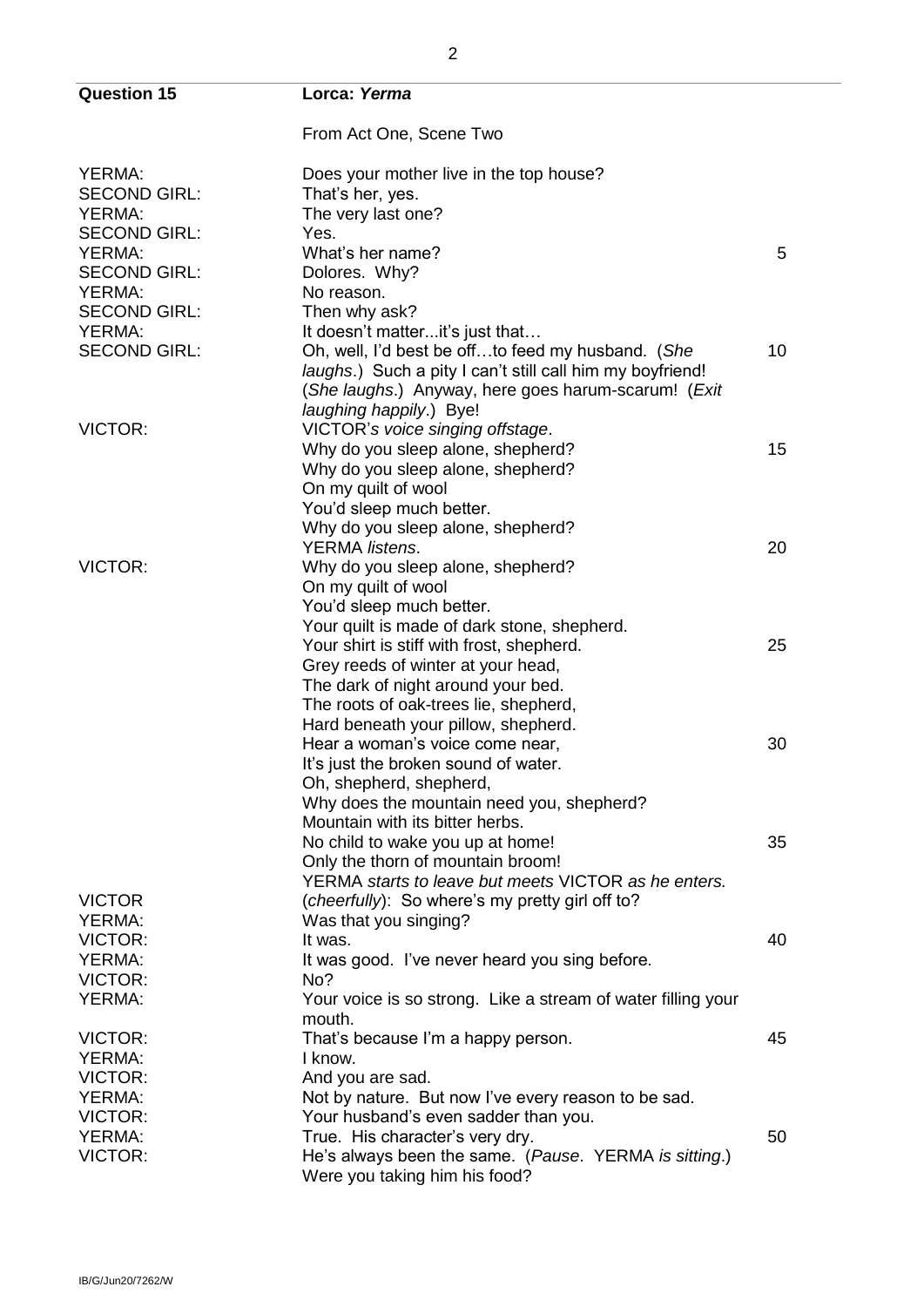| <b>YERMA:</b>  | Yes. (She looks at him. Pause.) What's that? (She<br>points to his face.) |     |
|----------------|---------------------------------------------------------------------------|-----|
| <b>VICTOR:</b> | What?                                                                     | 55  |
| <b>YERMA:</b>  | (she gets up, goes to him). Here! On your cheek. It<br>looks like a burn. |     |
| <b>VICTOR:</b> | It's nothing.                                                             |     |
| <b>YERMA:</b>  | It's just that(Pause.)                                                    |     |
| <b>VICTOR:</b> | Bit of sunburn, that's all.                                               | 60  |
| YERMA:         | Maybe                                                                     |     |
|                | Pause. The silence is intense. A great struggle takes                     |     |
|                | place between them even though they are quite                             |     |
|                | motionless.                                                               |     |
| <b>YERMA</b>   | ( <i>trembling</i> ): Listen!                                             | 65  |
| <b>VICTOR:</b> | What?                                                                     |     |
| <b>YERMA:</b>  | Can't you hear someone crying?                                            |     |
| <b>VICTOR</b>  | (listening): No.                                                          |     |
| YERMA:         | I thought I heard a child.                                                |     |
| <b>VICTOR:</b> | Where?                                                                    | 70  |
| <b>YERMA:</b>  | Quite close. Struggling for breath.                                       |     |
| VICTOR:        | There are lots of kids nearby. They come to pinch the                     |     |
|                | fruit.                                                                    |     |
| <b>YERMA:</b>  | No. It's a small baby.                                                    |     |
|                | Pause.                                                                    | 75  |
| <b>VICTOR:</b> | I can't hear.                                                             |     |
| YERMA:         | Then I must be imagining things.                                          |     |
|                | She looks at him intensely. VICTOR looks at her but                       |     |
|                | slowly looks away, as if afraid. Enter JUAN.                              |     |
| <b>JUAN:</b>   | Are you still here?                                                       | 80  |
| <b>YERMA:</b>  | Just talking.                                                             |     |
| <b>VICTOR:</b> | I'll be off, then. (Exits.)                                               |     |
| <b>JUAN:</b>   | You should be at home.                                                    |     |
| <b>YERMA:</b>  | I was enjoying myself.                                                    |     |
| <b>JUAN:</b>   | What do you mean enjoying yourself?                                       | 85  |
| YERMA:         | Just listening to the birds.                                              |     |
| <b>JUAN:</b>   | All right. But you'll give people cause for talk.                         |     |
| <b>YERMA</b>   | (strongly): Juan, what are you getting at?                                |     |
| <b>JUAN:</b>   | It's not your fault. But you know what people are like.                   |     |
| YERMA:         | People can rot in hell!                                                   | 90  |
| <b>JUAN:</b>   | You shouldn't speak like that. It's an ugly thing in a<br>woman!          |     |
| YERMA:         | If only I were a woman!                                                   |     |
| <b>JUAN:</b>   | This conversation has to stop. Go home!                                   |     |
|                | Pause.                                                                    | 95  |
| YERMA:         | Right. Shall I wait up?                                                   |     |
| <b>JUAN:</b>   | I'll be here all night, watering the fields. There's not much             |     |
|                | water, but it's mine till the sun comes up, and I have to                 |     |
|                | make sure no one steals it. You go to bed and get some                    |     |
|                | sleep.                                                                    | 100 |
| <b>YERMA</b>   | (strongly): Yes. I'll get some sleep!                                     |     |
|                | Exit YERMA.                                                               |     |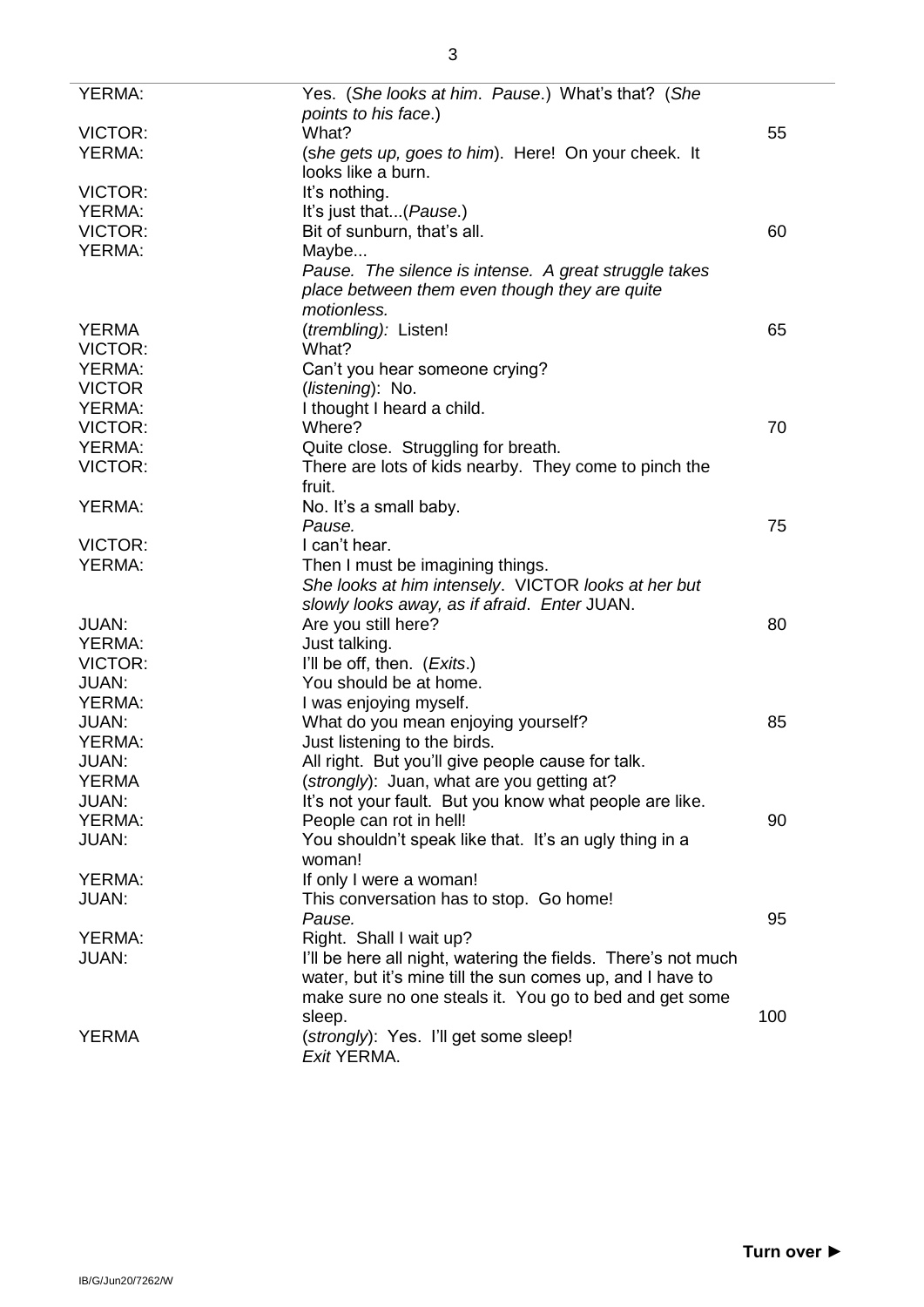| <b>Question 16</b> | <b>Williams: The Glass Menagerie</b>                                                                                                                                                                                                                                                                        |    |
|--------------------|-------------------------------------------------------------------------------------------------------------------------------------------------------------------------------------------------------------------------------------------------------------------------------------------------------------|----|
|                    | From Scene Three                                                                                                                                                                                                                                                                                            |    |
| TOM:               | I don't want to hear any more!<br>[He tears the portieres open. The dining-room area is lit with a<br>turgid smoky red glow. Now we see Amanda; her hair is in metal<br>curlers and she is wearing a very old bathrobe, much too large<br>for her slight figure, a relic of the faithless Mr Wingfield. The | 5  |
|                    | upright typewriter now stands on the drop-leaf table, along with a<br>wild disarray of manuscripts. The quarrel was probably<br>precipitated by Amanda's interruption of Tom's creative labor. A<br>chair lies overthrown on the floor. Their gesticulating shadows                                         |    |
|                    | are cast on the ceiling by the fiery glow.]                                                                                                                                                                                                                                                                 | 10 |
| AMANDA:<br>TOM:    | You will hear more, you-<br>No, I won't hear more, I'm going out!                                                                                                                                                                                                                                           |    |
| AMANDA:            | You come right back in-                                                                                                                                                                                                                                                                                     |    |
| TOM:               | Out, out, out! Because I'm-                                                                                                                                                                                                                                                                                 |    |
| AMANDA:            | Come back here, Tom Wingfield! I'm not through talking to you!                                                                                                                                                                                                                                              | 15 |
| TOM:               | Oh, $go-$                                                                                                                                                                                                                                                                                                   |    |
| <b>LAURA</b>       | $[desperately]: - Tom!$                                                                                                                                                                                                                                                                                     |    |
| AMANDA:            | You're going to listen, and no more insolence from you! I'm at<br>the end of my patience!                                                                                                                                                                                                                   |    |
|                    | [He comes back toward her.]                                                                                                                                                                                                                                                                                 | 20 |
| TOM:               | What do you think I'm at? Aren't I supposed to have any                                                                                                                                                                                                                                                     |    |
|                    | patience to reach the end of, Mother? I know, I know. It seems                                                                                                                                                                                                                                              |    |
|                    | unimportant to you, what I'm <i>doing</i> – what I want to do – having a                                                                                                                                                                                                                                    |    |
|                    | little <i>difference</i> between them! You don't think that—                                                                                                                                                                                                                                                |    |
| AMANDA:            | I think you've been doing things that you're ashamed of. That's                                                                                                                                                                                                                                             | 25 |
|                    | why you act like this. I don't believe that you go every night to<br>the movies. Nobody goes to the movies night after night.                                                                                                                                                                               |    |
|                    | Nobody in their right minds goes to the movies as often as you                                                                                                                                                                                                                                              |    |
|                    | pretend to. People don't go to the movies at nearly midnight, and                                                                                                                                                                                                                                           |    |
|                    | movies don't let out at two A.M. Come in stumbling. Muttering                                                                                                                                                                                                                                               | 30 |
|                    | to yourself like a maniac! You get three hours' sleep and then go                                                                                                                                                                                                                                           |    |
|                    | to work. Oh, I can picture the way you're doing down there.                                                                                                                                                                                                                                                 |    |
|                    | Moping, doping, because you're in no condition.                                                                                                                                                                                                                                                             |    |
| <b>TOM</b>         | [wildly]: No, I'm in no condition!                                                                                                                                                                                                                                                                          |    |
| AMANDA:            | What right have you got to jeopardize your job? Jeopardize the<br>security of us all? How do you think we'd manage if you were-                                                                                                                                                                             | 35 |
| TOM:               | Listen! You think I'm crazy about the warehouse? [He bends                                                                                                                                                                                                                                                  |    |
|                    | fiercely toward her slight figure.] You think I'm in love with the                                                                                                                                                                                                                                          |    |
|                    | Continental Shoemakers? You think I want to spend fifty-five                                                                                                                                                                                                                                                |    |
|                    | years down there in that - celotex interior! with - fluorescent -                                                                                                                                                                                                                                           | 40 |
|                    | tubes! Look! I'd rather somebody picked up a crowbar and                                                                                                                                                                                                                                                    |    |
|                    | battered out my brains – than go back mornings! I go! Every                                                                                                                                                                                                                                                 |    |
|                    | time you come in yelling that Goddamn 'Rise and Shine!' 'Rise<br>and Shine!' I say to myself, 'How lucky dead people are!' But I                                                                                                                                                                            |    |
|                    | get up. I go! For sixty-five dollars a month I give up all that I                                                                                                                                                                                                                                           | 45 |
|                    | dream of doing and being ever! And you say self - self's all I                                                                                                                                                                                                                                              |    |
|                    | ever think of. Why, listen, if self is what I thought of, Mother, I'd                                                                                                                                                                                                                                       |    |
|                    | be where he is - GONE! [He points to his father's picture.] As                                                                                                                                                                                                                                              |    |
|                    | far as the system of transportation reaches! [He starts past her.                                                                                                                                                                                                                                           |    |
|                    | She grabs his arm.] Don't grab at me, Mother!                                                                                                                                                                                                                                                               | 50 |
| AMANDA:            | Where are you going?                                                                                                                                                                                                                                                                                        |    |
| TOM:               | I'm going to the <i>movies!</i>                                                                                                                                                                                                                                                                             |    |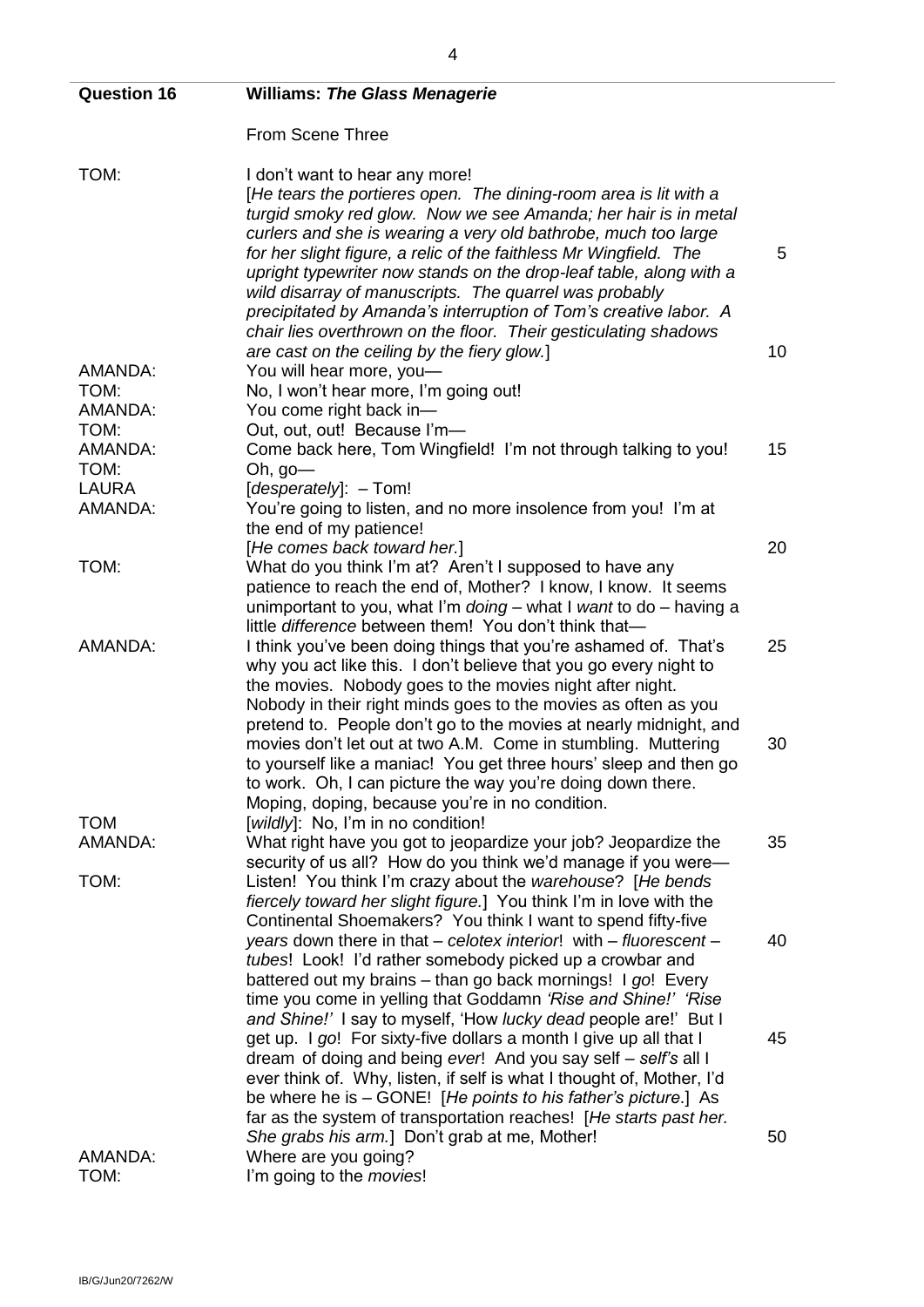| AMANDA:       | I don't believe that lie!<br>[Tom crouches toward her, overtowering her tiny figure. She<br>backs away, gasping.]                                                                                                                                                                                                          | 55 |
|---------------|----------------------------------------------------------------------------------------------------------------------------------------------------------------------------------------------------------------------------------------------------------------------------------------------------------------------------|----|
| TOM:          | I'm going to opium dens! Yes, opium dens, dens of vice and<br>criminals' hangouts, Mother. I've joined the Hogan Gang, I'm a<br>hired assassin, I carry a tommy gun in a violin case! I run a<br>string of cat houses in the Valley! They call me Killer, Killer                                                           |    |
|               | Wingfield, I'm leading a double-life, a simple, honest warehouse<br>worker by day, by night a dynamic czar of the underworld,<br>Mother. I go to gambling casinos, I spin away fortunes on the<br>roulette table! I wear a patch over one eye and a false                                                                  | 60 |
|               | mustache, sometimes I put on green whiskers. On those<br>occasions they call me $-$ El Diablo! Oh, I could tell you many<br>things to make you sleepless! My enemies plan to dynamite this<br>place. They're going to blow us all sky-high some night! I'll be<br>glad, very happy, and so will you! You'll go up, up on a | 65 |
|               | broomstick, over Blue Mountain with seventeen gentlemen<br>callers! You ugly - babbling old - witch                                                                                                                                                                                                                        | 70 |
|               | [He goes through a series of violent, clumsy movements,<br>seizing his overcoat, lunging to the door, pulling it fiercely open.<br>The women watch him, aghast. His arm catches in the sleeve of<br>the coat as he struggles to pull it on. For a moment he is                                                             |    |
|               | pinioned by the bulky garment. With an outraged groan he tears<br>the coat off again, splitting the shoulder of it, and hurls it across<br>the room. It strikes against the shelf of Laura's glass collection,<br>and there is a tinkle of shattering glass. Laura cries out as if<br>wounded.]                            | 75 |
|               | [Music.]                                                                                                                                                                                                                                                                                                                   | 80 |
| <b>LAURA</b>  | [Screen legend: 'The Glass Menagerie.']<br>[shrilly]: My glass! – menagerie  [She covers her face and turns<br>away.]                                                                                                                                                                                                      |    |
|               | [But Amanda is still stunned and stupefied by the 'ugly witch' so<br>that she barely notices this occurrence. Now she recovers her<br>speech.]                                                                                                                                                                             | 85 |
| <b>AMANDA</b> | [in an awful voice]: I won't speak to you - until you apologize!<br>[She crosses through the portieres and draws them together                                                                                                                                                                                             |    |
|               | behind her. Tom is left with Laura. Laura clings weakly to the<br>mantel with her face averted. Tom stares at her stupidly for a<br>moment. Then he crosses to the shelf. He drops awkwardly on<br>his knees to collect the fallen glass, glancing at Laura as if he<br>would speak but couldn't.]                         | 90 |
|               | ['The Glass Menagerie' music steals in as the scene dims out.]                                                                                                                                                                                                                                                             |    |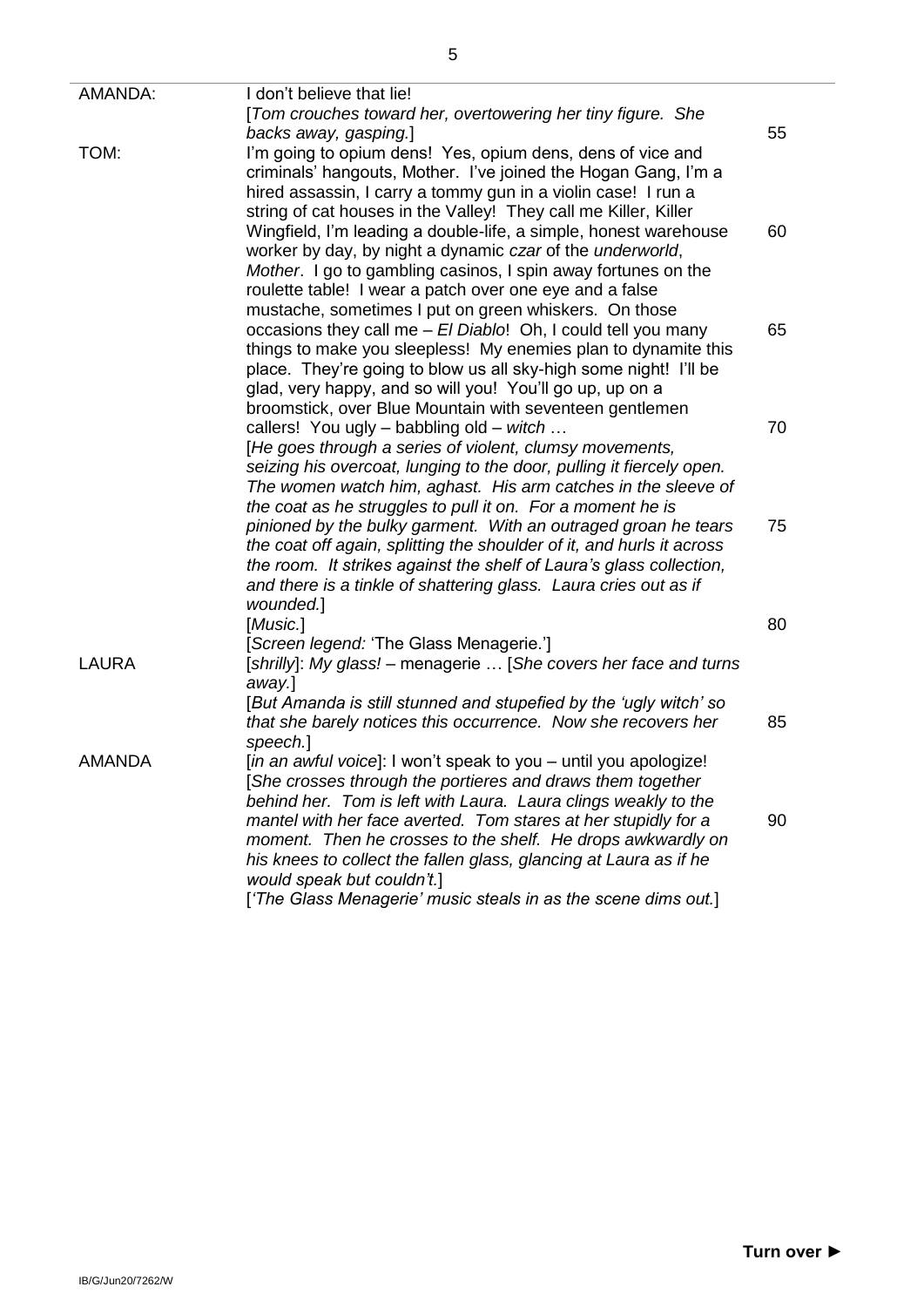| <b>Question 17</b>                                                      | <b>Berkoff: Metamorphosis</b>                                                                                                                                                                                                                                                                                           |    |
|-------------------------------------------------------------------------|-------------------------------------------------------------------------------------------------------------------------------------------------------------------------------------------------------------------------------------------------------------------------------------------------------------------------|----|
|                                                                         | From Act One                                                                                                                                                                                                                                                                                                            |    |
|                                                                         | [As GREGOR comes to stop behind GRETA — FAMILY mime<br>actions of domestic life in time to ticking resembling those automatic<br>figures in wax-works - they repeat same combinations of gestures<br>- only when they speak do they freeze the movement.]                                                               |    |
| <b>GRETA:</b>                                                           | Milk, Gregor?<br>[Image – actors as marionettes. FATHER smokes cigar and drinks.                                                                                                                                                                                                                                        | 5  |
| <b>GREGOR:</b><br><b>GRETA:</b><br><b>GREGOR:</b>                       | MOTHER sews. GRETA reads her school books.]<br>Thanks — you're up late, why aren't you in bed?<br>I thought I'd wait up for you. What's the matter?<br>My back's aching — must be carrying these samples all day.                                                                                                       | 10 |
| <b>MR. S:</b><br><b>GREGOR:</b>                                         | [Freeze action during next five speeches.]<br>Did you sell much?<br>Not as much as last week.                                                                                                                                                                                                                           |    |
| <b>MR. S:</b><br><b>GREGOR:</b><br><b>MR. S:</b>                        | [disappointed] Oh! — never mind — it'll be better tomorrow.<br>Perhaps.<br>Of course it will.                                                                                                                                                                                                                           | 15 |
| <b>GREGOR:</b><br><b>GRETA:</b>                                         | [Continue action.]<br>Ssh  listen<br>What?                                                                                                                                                                                                                                                                              |    |
| <b>GREGOR:</b><br>MRS. S:<br>GREGOR:<br><b>GRETA:</b><br><b>GREGOR:</b> | It's raining again — hear it beating on the window gutter?<br>[listening] It's been raining for ages.<br>Oh God! [Sits down wearily.]<br>What is it?<br>I'm so exhausted.                                                                                                                                               | 20 |
| <b>MR. S:</b><br><b>GREGOR:</b>                                         | Go to bed then.<br>Always tired - travelling day in, day out.<br>[Image — the feet of the FAMILY race while they sit — faces reveal<br>the agony of GREGOR's life - they become chorus for his<br>statements.]                                                                                                          | 25 |
| MRS. S:                                                                 | On top of worrying about train connections - snatching odd meals,<br>(and if I arrive late at some small town, trudging the streets looking<br>for an hotel). [Repeat this sentence twice, once fast, once slow.]<br>I thought you preferred it to the warehouse.                                                       | 30 |
| GREGOR:<br><b>GRETA:</b><br><b>GREGOR:</b>                              | Not any more - a man needs his sleep.<br>Well, go to bed then.<br>[ignoring her] The other travellers have it easy — they're still at<br>breakfast when I've returned with the morning's orders.<br>[Image of above - music.]                                                                                           | 35 |
| GRETA:<br>GREGOR:                                                       | Sometimes it's still dark out when I leave and the mornings are so<br>empty and bitterly cold  I think that's why I've got a stiff back.<br>Why don't you leave?<br>I will one day — rest assured, as soon as I've paid off father's debt to<br>him, I'll go right up to the chief himself and tell him what I think of | 40 |
| <b>GRETA:</b>                                                           | him.<br>[giggling] Oh that would be fun - imagine his face.<br>[Image — FATHER's image of CHIEF CLERK.]                                                                                                                                                                                                                 | 45 |
| GREGOR:                                                                 | It would knock him sideways if I did that<br>[Image of CLERK - tilting sideways.]<br>He's such a strange little man  he's got an irritating habit of sitting<br>high at his desk and talking down to me - and I have to crane my                                                                                        | 50 |
| <b>GRETA:</b>                                                           | neck because he's hard of hearing.<br>Is there much to pay off?                                                                                                                                                                                                                                                         |    |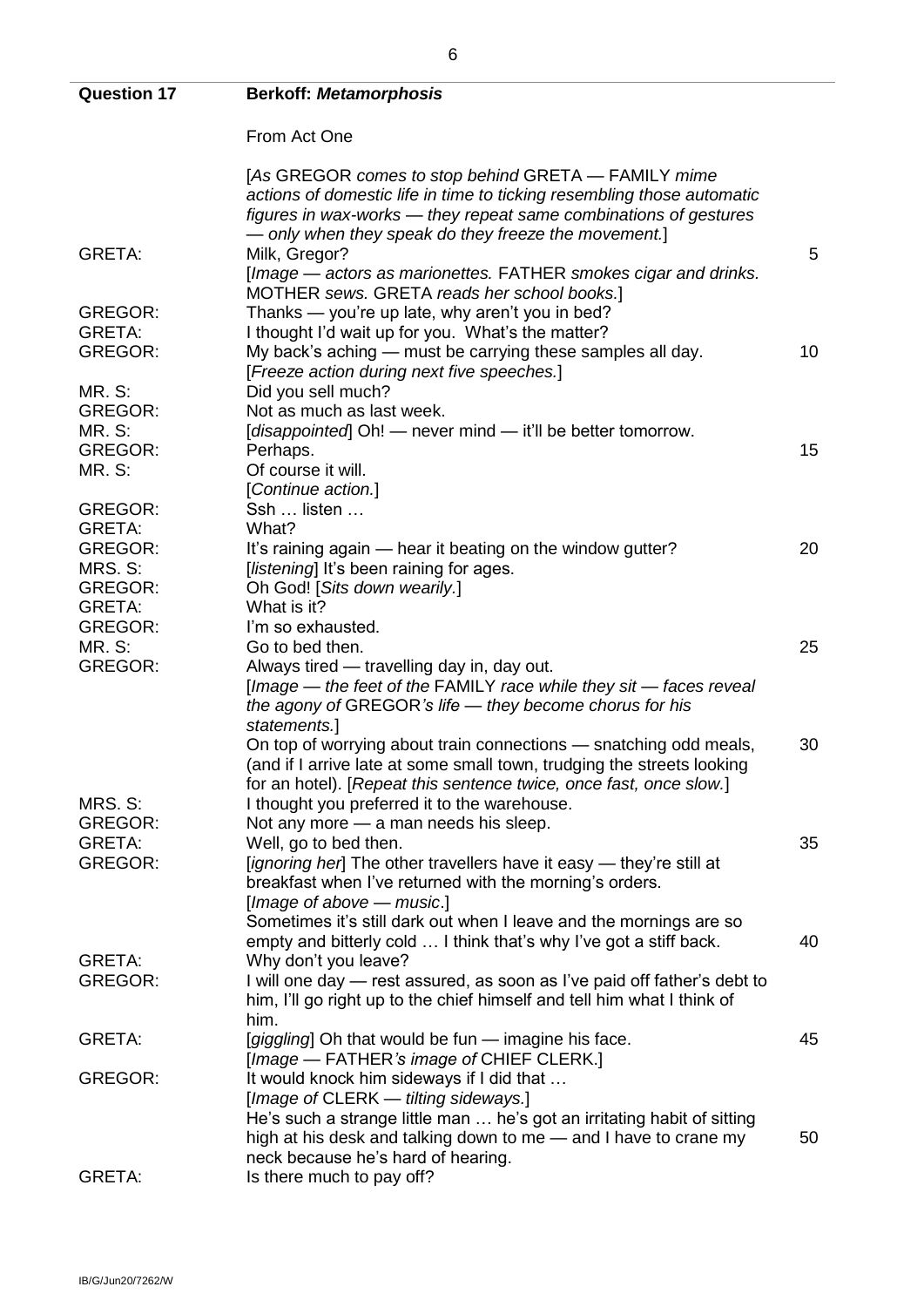| <b>GREGOR:</b><br>MRS. S:<br><b>GREGOR:</b><br><b>GRETA:</b><br><b>GREGOR:</b> | It should take another five years.<br>Oh! As long as that!<br>Then I'll cut myself loose!<br>Good, and if you're lucky it might be sooner.<br>And that's another thing — you're always making casual<br>acquaintances.                                                                                                                                                            | 55 |
|--------------------------------------------------------------------------------|-----------------------------------------------------------------------------------------------------------------------------------------------------------------------------------------------------------------------------------------------------------------------------------------------------------------------------------------------------------------------------------|----|
| <b>GRETA:</b>                                                                  | [Image of FAMILY going to meet and then parting, never quite<br>succeeding in the act - music.]<br>And before you've time to become friends you're off again. [Moves]<br>his joints in time to ticking  first intimations of insect state.] I don't<br>know what's happening to me - all my joints feel stiff.<br>Perhaps you shouldn't go in tomorrow — don't go in — I'll get a | 60 |
| <b>MR. S:</b>                                                                  | doctor for you in the morning.                                                                                                                                                                                                                                                                                                                                                    | 65 |
| $\}$<br>MRS. S:                                                                | NO!                                                                                                                                                                                                                                                                                                                                                                               |    |
| <b>GRETA:</b><br><b>MR. S:</b><br><b>GREGOR:</b><br><b>MR. S:</b>              | Why not?<br>It would look suspicious.<br>I've not had a day's illness in five years.<br>The Chief Clerk himself would come here with the insurance doctor                                                                                                                                                                                                                         | 70 |
| <b>GREGOR:</b><br><b>GRETA:</b><br><b>MR. S:</b>                               | and put it all down to laziness.<br>I mean I feel quite well really so they wouldn't be wrong, would they?<br>But you look so tired and pale.<br>That's the penalty for being a good salesman.                                                                                                                                                                                    |    |
| <b>FAMILY:</b><br><b>MR. S:</b><br><b>GRETA:</b><br>MRS. S:                    | Oh Gregor, you're so good to us!<br>You go to bed now.<br>And have a good night's sleep.<br>And I'll make you a lovely breakfast in the morning.                                                                                                                                                                                                                                  | 75 |
| GREGOR:                                                                        | I could sleep for ever. [Moves slowly back to cage.]<br>Goodnight, Greta. [Collapses into cage which is unlit - he is on his<br>back motionless.]                                                                                                                                                                                                                                 | 80 |
| <b>FAMILY:</b>                                                                 | [in harmony] Goodnight, Gregor.<br>[Blackout.]<br>[Fast ticking starts – day begins. A hard light snaps on downstage                                                                                                                                                                                                                                                              |    |
|                                                                                | - everything works by the clock - movements again are purely<br>functional, speech patterns are geared to movement and ticking.]<br>[Cyclorama lit in white - FAMILY in three white spots. GREGOR a<br>black silhouette, feet up - arm moving in and out.                                                                                                                         | 85 |
|                                                                                | [Image — FAMILY at breakfast, GREGOR on his back, the still stiff<br>insect before waking.]<br>[The mime of FAMILY eating, looking up, wondering where<br>GREGOR is, in unison linked as a chorus.]                                                                                                                                                                               | 90 |
| <b>MR. S:</b>                                                                  | It's half past six. Where's Gregor?                                                                                                                                                                                                                                                                                                                                               |    |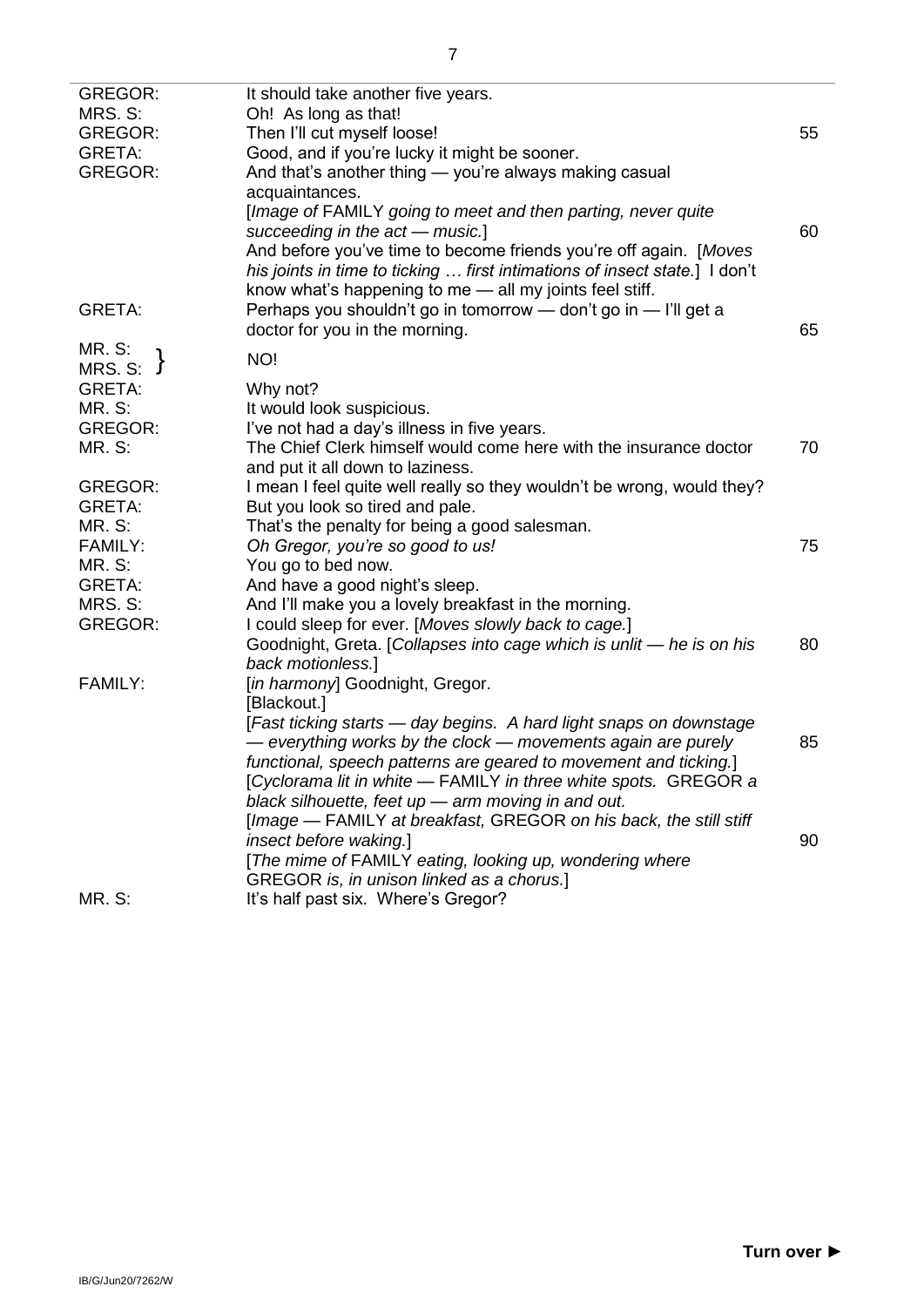#### **Question 18 Wertenbaker:** *Our Country's Good*

From Act Two, Scene Eleven

This extract cannot be reproduced here due to third-party copyright restrictions.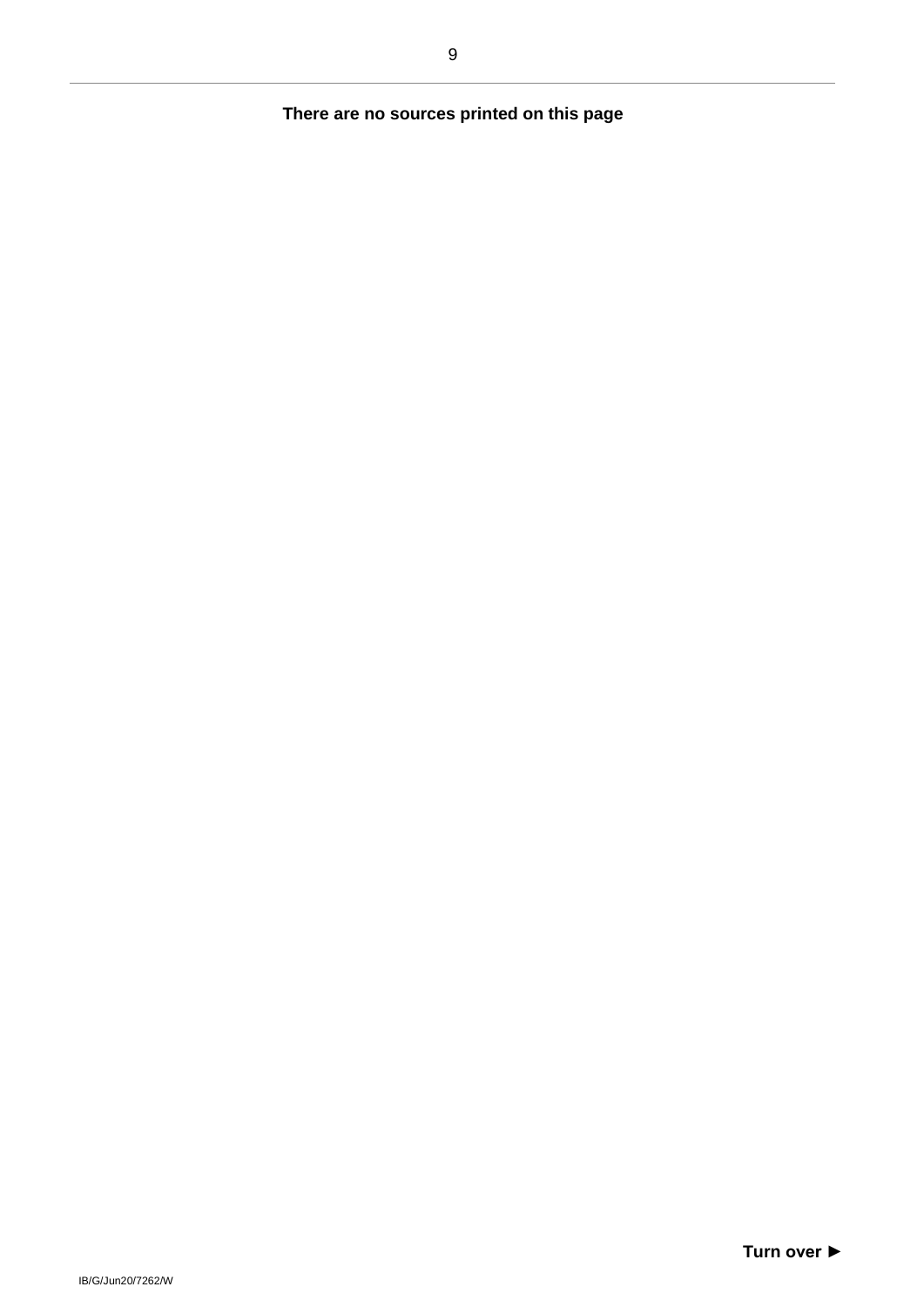| <b>Question 19</b>                   | <b>Churchill: Cloud Nine</b>                                                                                                                                                                                                                                                                                                                                                                                                                                                                                        |    |
|--------------------------------------|---------------------------------------------------------------------------------------------------------------------------------------------------------------------------------------------------------------------------------------------------------------------------------------------------------------------------------------------------------------------------------------------------------------------------------------------------------------------------------------------------------------------|----|
|                                      | From Act Two, Scene One                                                                                                                                                                                                                                                                                                                                                                                                                                                                                             |    |
| EDWARD:<br>LIN:                      | I wish you hadn't said that about me. It's not true.<br>It's not true and I never said it and I never thought it and I never<br>will think it again.                                                                                                                                                                                                                                                                                                                                                                |    |
| EDWARD:<br>LIN:                      | Someone might have heard you.<br>Shut up about it then.<br>[BETTY and VICTORIA come up.]                                                                                                                                                                                                                                                                                                                                                                                                                            | 5  |
| BETTY:<br><b>VICTORIA:</b><br>BETTY: | It's quite a nasty bump.<br>He's not even crying.<br>I think that's very worrying. You and Edward always cried.                                                                                                                                                                                                                                                                                                                                                                                                     |    |
| <b>VICTORIA:</b><br>BETTY:           | Perhaps he's got concussion.<br>Of course he hasn't mummy.<br>That other little boy was very rough. Should you speak to<br>somebody about him?                                                                                                                                                                                                                                                                                                                                                                      | 10 |
| <b>VICTORIA:</b><br>BETTY:           | Tommy was hitting him with a spade.<br>Well he's a real little boy. And so brave not to cry. You must<br>watch him for signs of drowsiness. And nausea. If he's sick in the<br>night, phone an ambulance. Well, you're looking very well darling,                                                                                                                                                                                                                                                                   | 15 |
|                                      | a bit tired, a bit peaky. I think the fresh air agrees with Edward.<br>He likes the open air life because of growing up in Africa. He<br>misses the sunshine, don't you, darling? We'll soon have Edward<br>back on his feet. What fun it is here.                                                                                                                                                                                                                                                                  | 20 |
| <b>VICTORIA:</b><br>BETTY:           | This is Lin. And Cathy.<br>Oh Cathy what a lovely painting. What is it? Well I think it's a<br>house on fire. I think all that red is a fire. Is that right? Or do I see<br>legs, is it a horse? Can I have the lovely painting or is it for<br>mummy? Children have such imagination, it makes them so<br>exhausting. [To LIN.] I'm sure you're wonderful, just like Victoria.<br>I had help with my children. One does need help. That was in<br>Africa of course so there wasn't the servant problem. This is my | 25 |
| EDWARD:<br><b>BETTY:</b>             | son Edward. This is -<br>Lin.<br>Lin, this is Lin. Edward is doing something such fun, he's working<br>in the park as a gardener. He does look exactly like a gardener.                                                                                                                                                                                                                                                                                                                                             | 30 |
| EDWARD:<br>BETTY:                    | I am a gardener.<br>He's certainly making a stab at it. Well it will be a story to tell. I<br>expect he will write a novel about it, or perhaps a television series.<br>Well what a pretty child Cathy is. Victoria was a pretty child just<br>like a little doll – you can't be certain how they'll grow up. I think                                                                                                                                                                                               | 35 |
|                                      | Victoria's very pretty but she doesn't make the most of herself, do<br>you darling, it's not the fashion I'm told but there are still women<br>who dress out of Vogue, well we hope that's not what Martin looks<br>for, though in many ways I wish it was, I don't know what it is<br>Martin looks for and nor does he I'm afraid poor Martin. Well I am                                                                                                                                                           | 40 |
|                                      | rattling on. I like your skirt dear but your shoes won't do at all.<br>Well do they have lady gardeners, Edward, because I'm going to<br>leave your father and I think I might need to get a job, not a<br>gardener really of course. I haven't got green fingers I'm afraid,<br>everything I touch shrivels straight up. Vicky gave me a poinsettia<br>last Christmas and the leaves all fell off on Boxing Day. Well good                                                                                         | 45 |
|                                      | heavens, look what's happened to that lovely painting.<br>[CATHY has slowly and carefully been going over the whole sheet<br>with black paint. She has almost finished.]                                                                                                                                                                                                                                                                                                                                            | 50 |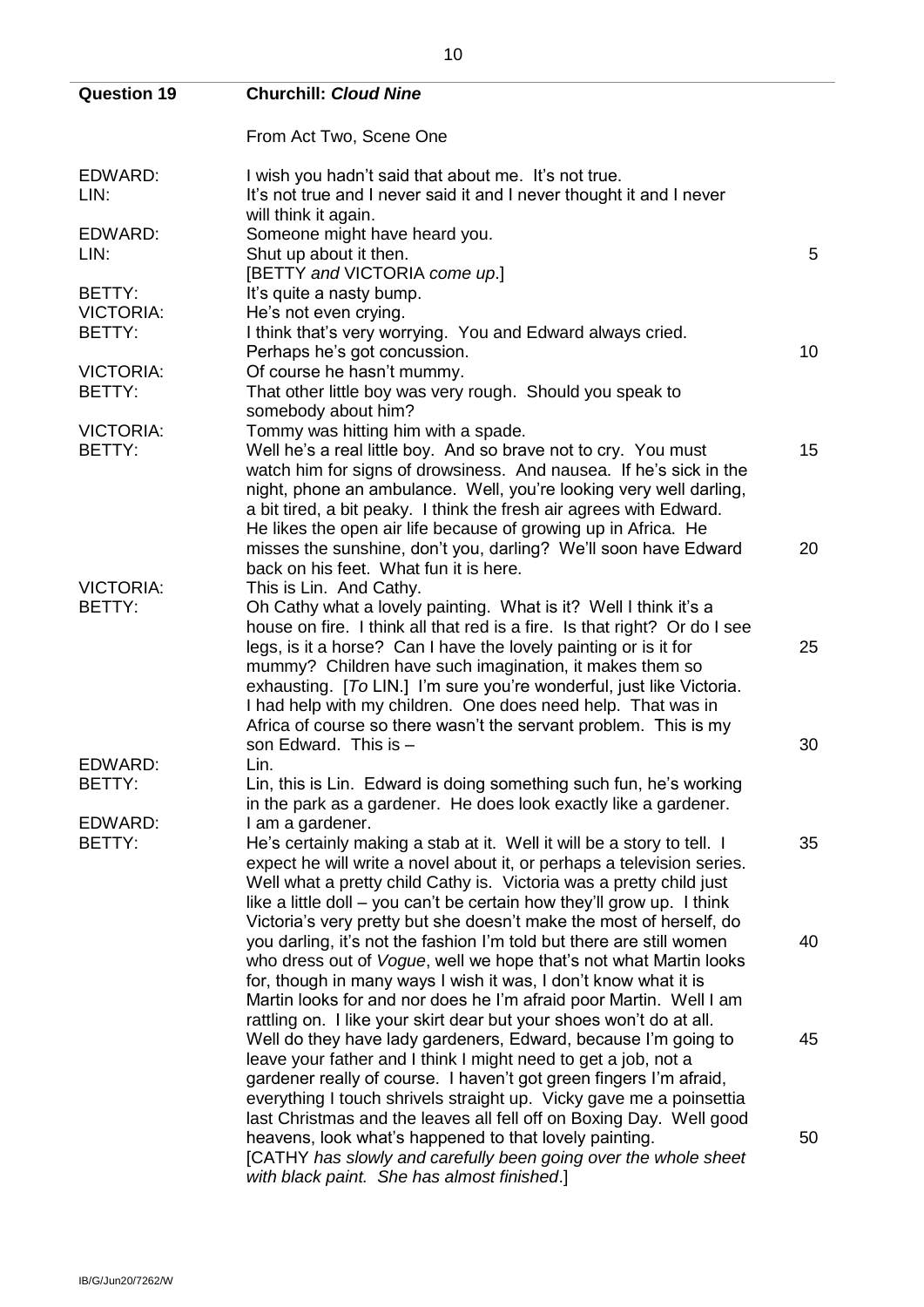| LIN:             | What you do that for silly? It was nice.                               |    |
|------------------|------------------------------------------------------------------------|----|
| CATHY:           | I like your earrings.                                                  |    |
| <b>VICTORIA:</b> | Did you say you're leaving Daddy?                                      | 55 |
| BETTY:           | Do you darling? Shall I put them on you? My ears aren't pierced, I     |    |
|                  | never wanted that, they just clip on the lobe.                         |    |
| LIN:             | She'll get paint on you, mind.                                         |    |
| BETTY:           | There's a pretty girl. It doesn't hurt does it? Well you'll grow up to |    |
|                  | know you have to suffer a little bit for beauty.                       | 60 |
| CATHY:           | Look mum I'm pretty, I'm pretty, I'm pretty.                           |    |
| LIN:             | Stop showing off Cathy.                                                |    |
| <b>VICTORIA:</b> | It's time we went home. Tommy, time to go home. Last go then,          |    |
|                  | all right.                                                             |    |
| EDWARD:          | Mum did I hear you right just now?                                     | 65 |
| CATHY:           | I want my ears pierced.                                                |    |
| BETTY:           | Ooh, not till you're big.                                              |    |
| CATHY:           | I know a girl got her ears pierced and she's three. She's got real     |    |
|                  | gold.                                                                  |    |
| BETTY:           | I don't expect she's English, darling. Can I give her a sweety? I      | 70 |
|                  | know they're not very good for the teeth, Vicky gets terribly cross    |    |
|                  | with me. What does mummy say?                                          |    |
| LIN:             | Just one, thank you very much.                                         |    |
| CATHY:           | I like your beads.                                                     |    |
| BETTY:           | Yes they are pretty. Here you are.                                     | 75 |
|                  | [It is the necklace from ACT ONE.]                                     |    |
| CATHY:           | Look at me, look at me. Vicky, Vicky, Vicky look at me.                |    |
| LIN:             | You look lovely, come on now.                                          |    |
| CATHY:           | And your hat, and your hat.                                            |    |
| LIN:             | No, that's enough.                                                     | 80 |
| BETTY:           | Of course she can have my hat.                                         |    |
| CATHY:           | Yes, yes, hat, hat. Look look look.                                    |    |
| LIN:             | That's enough, please, stop it now. Hat off, bye bye hat.              |    |
| CATHY:           | Give me my hat.                                                        |    |
| LIN:             | Bye bye beads.                                                         | 85 |
| BETTY:           | It's just fun.                                                         |    |
| LIN:             | It's very nice of you.                                                 |    |
| CATHY:           | I want my beads.                                                       |    |
| LIN:             | Where's the other earring?                                             |    |
| CATHY:           | I want my beads.                                                       | 90 |
|                  | [CATHY has the other earring in her hand. Meanwhile VICTORIA           |    |
|                  | and EDWARD look for it.]                                               |    |
| EDWARD:          | Is it on the floor?                                                    |    |
| <b>VICTORIA:</b> | Don't step on it.                                                      |    |
| EDWARD:          | Where?                                                                 | 95 |
|                  |                                                                        |    |
| CATHY:           | I want my beads. I want my beads.                                      |    |
| LIN:             | You'll have a smack.                                                   |    |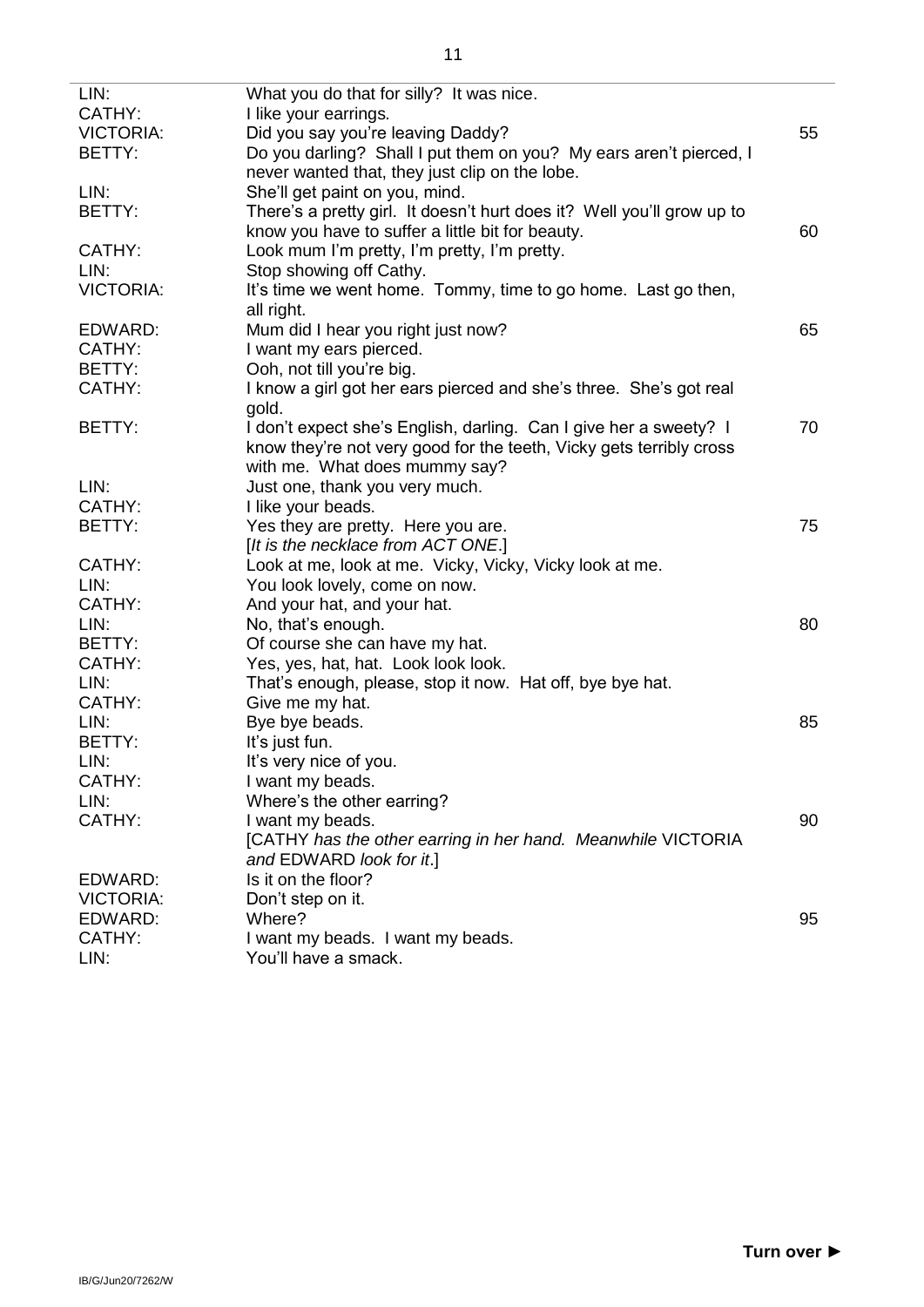| <b>Question 20</b> | Teale: Brontë                                                                                                                       |    |
|--------------------|-------------------------------------------------------------------------------------------------------------------------------------|----|
|                    | From Act Two                                                                                                                        |    |
| <b>CHARLOTTE:</b>  | If it is an illness to write, we are already sick beyond cure.                                                                      |    |
| ANNE:              | Why do we do it?                                                                                                                    |    |
| <b>CHARLOTTE:</b>  | Because we have to.                                                                                                                 |    |
| ANNE:              | But why us? Why always? As far back as I remember.                                                                                  |    |
| <b>CHARLOTTE:</b>  | I don't knowMaybe it is only compensation for having lived so<br>very little. But I do know, when it worksthere is no place on this | 5  |
|                    | earth I would rather be.                                                                                                            |    |
| ANNE:              | I used to think we could change things. That by telling the truth we                                                                |    |
|                    | would make a better world.                                                                                                          |    |
| <b>CHARLOTTE:</b>  | Maybe we will.                                                                                                                      | 10 |
| ANNE:              | There are people living in poverty, terrible injustice and suffering<br>and wewe write.                                             |    |
| <b>CHARLOTTE:</b>  | It isn't a choice. I didn't choose -                                                                                                |    |
| ANNE:              | What do we want? What is it for?                                                                                                    |    |
|                    | Beat.                                                                                                                               | 15 |
| <b>CHARLOTTE:</b>  | To make life bearable.<br>Silence.                                                                                                  |    |
| <b>CHARLOTTE:</b>  | Did you manage to describe the woods?                                                                                               |    |
| ANNE:              | Not well enough. You never saw anything so beautifuland yet                                                                         |    |
|                    | another week and the leaves will be gone.                                                                                           | 20 |
|                    | EMILY enters through the back door, dragging coal. She coughs,                                                                      |    |
|                    | staggering a little. CHARLOTTE goes to take the coals. EMILY                                                                        |    |
|                    | pushes her away.                                                                                                                    |    |
| EMILY:             | Leave me be.                                                                                                                        |    |
|                    | EMILY continues. She completes her journey and begins to put                                                                        | 25 |
|                    | coals into the fire.                                                                                                                |    |
| <b>CHARLOTTE:</b>  | Tomorrow we will contact the doctor.                                                                                                |    |
| EMILY:             | No.                                                                                                                                 |    |
| <b>CHARLOTTE:</b>  | You are unwell. You should be in bed. You need to be -                                                                              |    |
| EMILY:             | If you send for him I will not see him.                                                                                             | 30 |
| ANNE:              | Let me go to him with a list of your symptoms and get some                                                                          |    |
|                    | medicine.                                                                                                                           |    |
| EMILY:             | ( <i>gentler</i> ). If you must.                                                                                                    |    |
| CHARLOTTE:         | He needs to see her. It is pointless for us to go.                                                                                  |    |
| EMILY:             | (sharply). No. I told you. I do not wish it.                                                                                        | 35 |
|                    | EMILY pushes CHARLOTTE away as she tries to help.                                                                                   |    |
| CHARLOTTE:         | (suddenly) Why won't you allow me to do anything for you? Why                                                                       |    |
|                    | must I always be pushed away? Why can I not love you? What is                                                                       |    |
|                    | it in me? What's wrong with me?                                                                                                     |    |
| EMILY:             | You wanttoo much.                                                                                                                   | 40 |
| <b>CHARLOTTE:</b>  | What?                                                                                                                               |    |
| EMILY:             | Too much of me.                                                                                                                     |    |
|                    | EMILY leaves, slowly meeting CATHY. During the following                                                                            |    |
|                    | dialogue, CATHY lies on the floor. EMILY lies with her head on<br>CATHY's chest.                                                    | 45 |
|                    | ANNE and CHARLOTTE are still in the kitchen.                                                                                        |    |
| ANNE:              | I think she wants to                                                                                                                |    |
| <b>CHARLOTTE:</b>  | What?                                                                                                                               |    |
| ANNE:              | To go.                                                                                                                              |    |
| <b>CHARLOTTE:</b>  | Go?                                                                                                                                 | 50 |
| ANNE:              | I think that's what she wants.                                                                                                      |    |
| <b>CHARLOTTE:</b>  | Go where?                                                                                                                           |    |
|                    |                                                                                                                                     |    |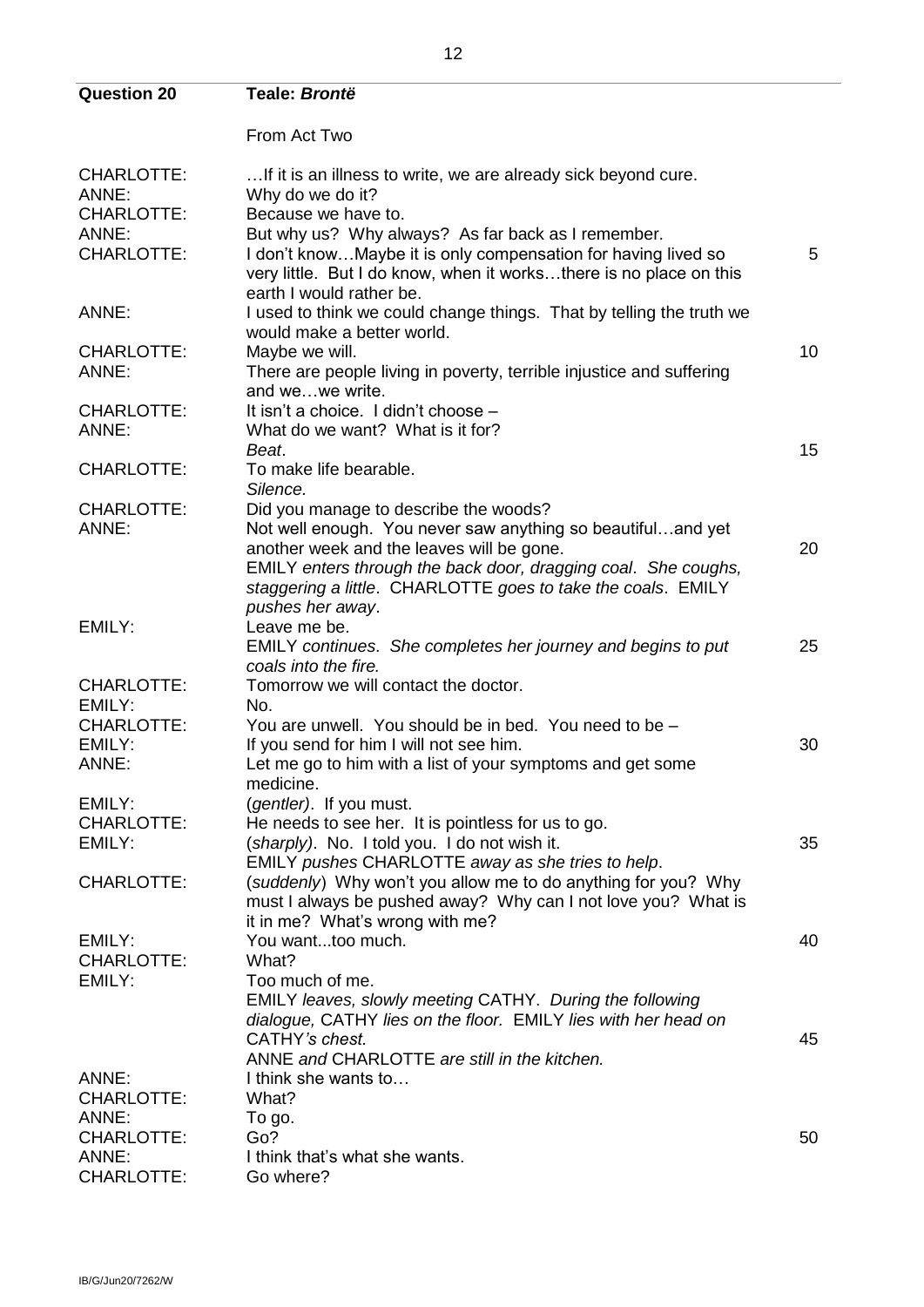13

| ANNE:             | Away.                                                                   |    |
|-------------------|-------------------------------------------------------------------------|----|
| <b>CHARLOTTE:</b> | I don't understand.                                                     |    |
| ANNE:             | From us.                                                                | 55 |
| <b>CHARLOTTE:</b> | Go? She never went anywhere in her life. She couldn't. She              |    |
|                   | wouldn't. She doesn't know how to. She -                                |    |
| ANNE:             | I meanfrom all of us.                                                   |    |
| <b>CHARLOTTE:</b> | What do you $-$                                                         |    |
| ANNE:             | From this. She has let the hawk go. When it returned she would          | 60 |
|                   | not feed it or let it come to her. Yesterday it flew away.              |    |
| <b>CHARLOTTE:</b> | Don't say so. Don't say so.                                             |    |
|                   | EMILY is fighting for breath. CATHY speaks in broken sentences.         |    |
| CATHY:            | I am tired, tired of being. Weary to escape, to be gone, to that        |    |
|                   | higher, to be always there, not seeing it dimly but with it and in it   | 65 |
|                   | and, soon, so soon I shall be beyond, beyond andTired, so tired         |    |
|                   | of beingSoon, soon I shall be -                                         |    |
|                   | CHARLOTTE speaks over CATHY's dismembered words.                        |    |
| <b>CHARLOTTE:</b> | Don't leave me. You mustn't leave me. I have always known.              |    |
|                   | Always, since I first sawfirst read. When I first read the poems I      | 70 |
|                   | felt I knew that this touched deep, went beyond. That these             |    |
|                   | strange savage prayers were of a kindunknown to me. That                |    |
|                   | words had been made to hold all that is, that was, that could be.       |    |
|                   | That could be, were we not as we are. And I felt a sickness, a          |    |
|                   | burning shame, because I knew that my own attempts to fly had           | 75 |
|                   | beenas nothing. Everything I had ever written wasLike a bird            |    |
|                   | that thinks its cage the universe I was trapped, tethered, bound.       |    |
|                   | But you have flown and I have watched you and in watching come          |    |
|                   | to know, to know what it might beto fly. For that I have loved          |    |
|                   | and loathed you but you have been the nearest thing to my heart         | 80 |
|                   | in all this world.                                                      |    |
|                   | EMILY dies.                                                             |    |
| <b>CHARLOTTE:</b> | Did you hear me? Can you hear me?                                       |    |
|                   | CHARLOTTE shakes EMILY. She cries out.                                  |    |
| <b>CHARLOTTE:</b> | No.                                                                     | 85 |
|                   | PATRICK and ANNE kneel beside the body to pray. ANNE                    |    |
|                   | weeps.                                                                  |    |
|                   | EMILY and then CATHY rise slowly and exit in opposite directions.       |    |
|                   | CHARLOTTE goes to EMILY's writing desk and pulls out the                |    |
|                   | contents, opening bundles of paper. She is searching for                | 90 |
|                   | something. CATHY speaks fragments of the poems as they are              |    |
|                   | read.                                                                   |    |
| <b>CHARLOTTE:</b> | I am happiest when most awaybear my soul from its home of               |    |
|                   | clay                                                                    |    |
|                   | CHARLOTTE finds the manuscript of EMILY's unfinished novel.             | 95 |
| ANNE:             | It is almost certain that at the time of Emily's death, there existed a |    |
|                   | second novel.                                                           |    |

**END OF SOURCES**